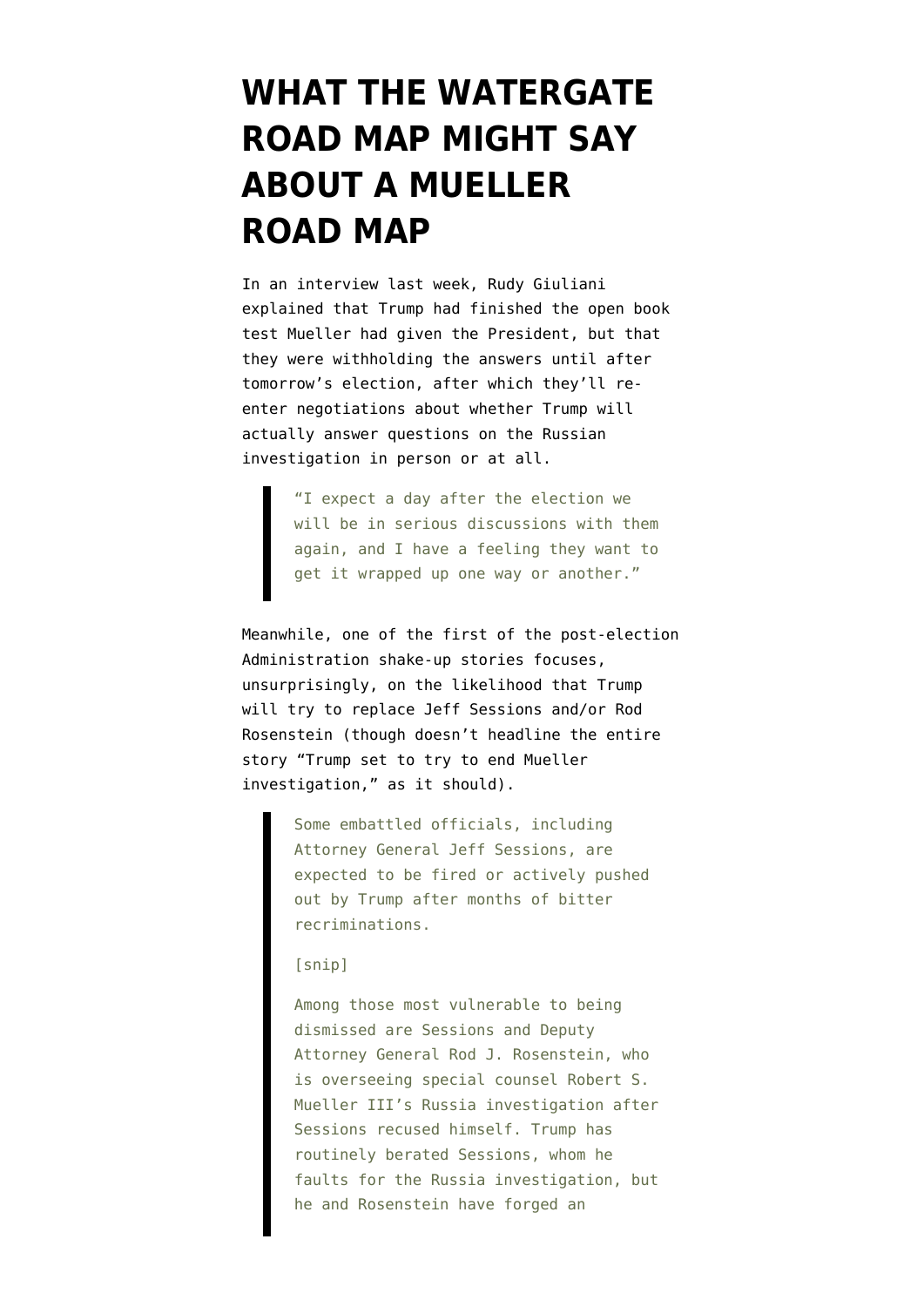#### improved rapport in recent months.

As I note in my [TNR piece on the subject,](https://newrepublic.com/article/151929/trump-fires-mueller) there are several paths that Trump might take to attempt to kill the Mueller investigation, some of which might take more time and elicit more backlash. If Trump could convince Sessions to resign, for example, he could bring in Steven Bradbury or Alex Azar to replace him right away, meaning Rosenstein would no longer be Acting Attorney General overseeing Mueller, and they could do whatever they wanted with it (and remember, Bradbury already showed himself willing to engage in legally suspect cover-ups in hopes of career advancement with torture). Whereas firing Rosenstein would put someone else — Solicitor General Noel Francisco, who already [obtained an ethics waiver](https://www.citizensforethics.org/crew-discovers-previously-undisclosed-ethics-waiver-for-solicitor-general-noel-francisco/) for matters pertaining to Trump Campaign legal firm Jones Day, though it is unclear whether that extends to the Mueller investigation — in charge of overseeing Mueller immediately.

This may well be why Rudy is sitting on Trump's open book test: because they've gamed out several possible paths depending on what kind of majority, if any, Republicans retain in the Senate (aside from trying to defeat African American gubernatorial candidates in swing states, Trump has focused his campaigning on retaining the Senate; [FiveThirtyEight says](https://projects.fivethirtyeight.com/2018-midterm-election-forecast/senate/?ex_cid=midterms-header) the two most likely outcomes are that Republicans retain the same number of seats or lose just one, net). But they could well gain a few seats. If they have the numbers to rush through a Sessions replacement quickly, they'll fire him, but if not, perhaps Trump will appease Mueller for a few weeks by turning in the answers to his questions.

That's the background to what I focused on in [my](https://newrepublic.com/article/151929/trump-fires-mueller) [TNR piece](https://newrepublic.com/article/151929/trump-fires-mueller) last week: the Mueller report that Rudy has been talking about incessantly, in an utterly successful attempt to get most journalists covering this to ignore the evidence in front of them that Mueller would prefer to speak in indictments, might, instead, be the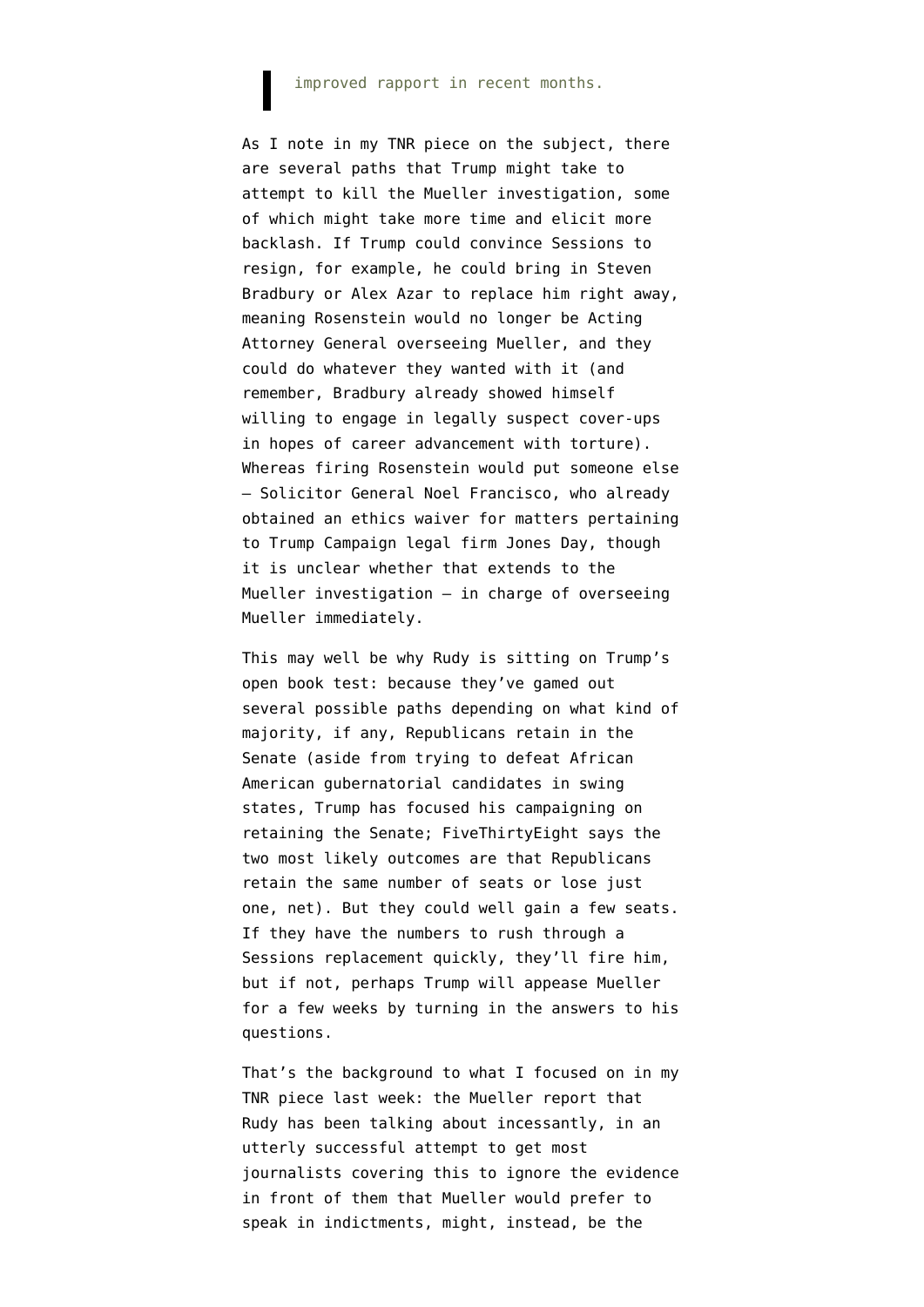failsafe, the means by which Mueller would convey the fruits of his investigation to the House Judiciary Committee if Trump carries out a Wednesday morning massacre. And it was with that in mind that I analyzed how the Watergate Road Map served to do just that [in this post.](https://www.emptywheel.net/2018/11/03/a-roadmap-to-the-nixon-and-or-mueller-roadmap/)

In this post, I'd like to push that comparison further, to see what — if Mueller and his Watergate prosecutor James Quarles team member are using the Watergate precedent as a model that might say about Mueller's investigation. I'll also lay out what a Mueller Road Map, if one awaits a Wednesday Morning Massacre in a safe somewhere, might include.

### **The Watergate prosecutors moved from compiling evidence to issuing the Road Map in just over six months**

As early as August 1973, George Frampton had [sent](https://www.archives.gov/files/research/investigations/watergate/roadmap/docid-70105870.pdf) Archibald Cox a "summary of evidence" against the President. Along with laying out the gaps prosecutors had in their evidence about about what Nixon knew (remember, investigators had only learned of the White House taping system in July), it noted that any consideration of how his actions conflicted with his claims must examine his public comments closely.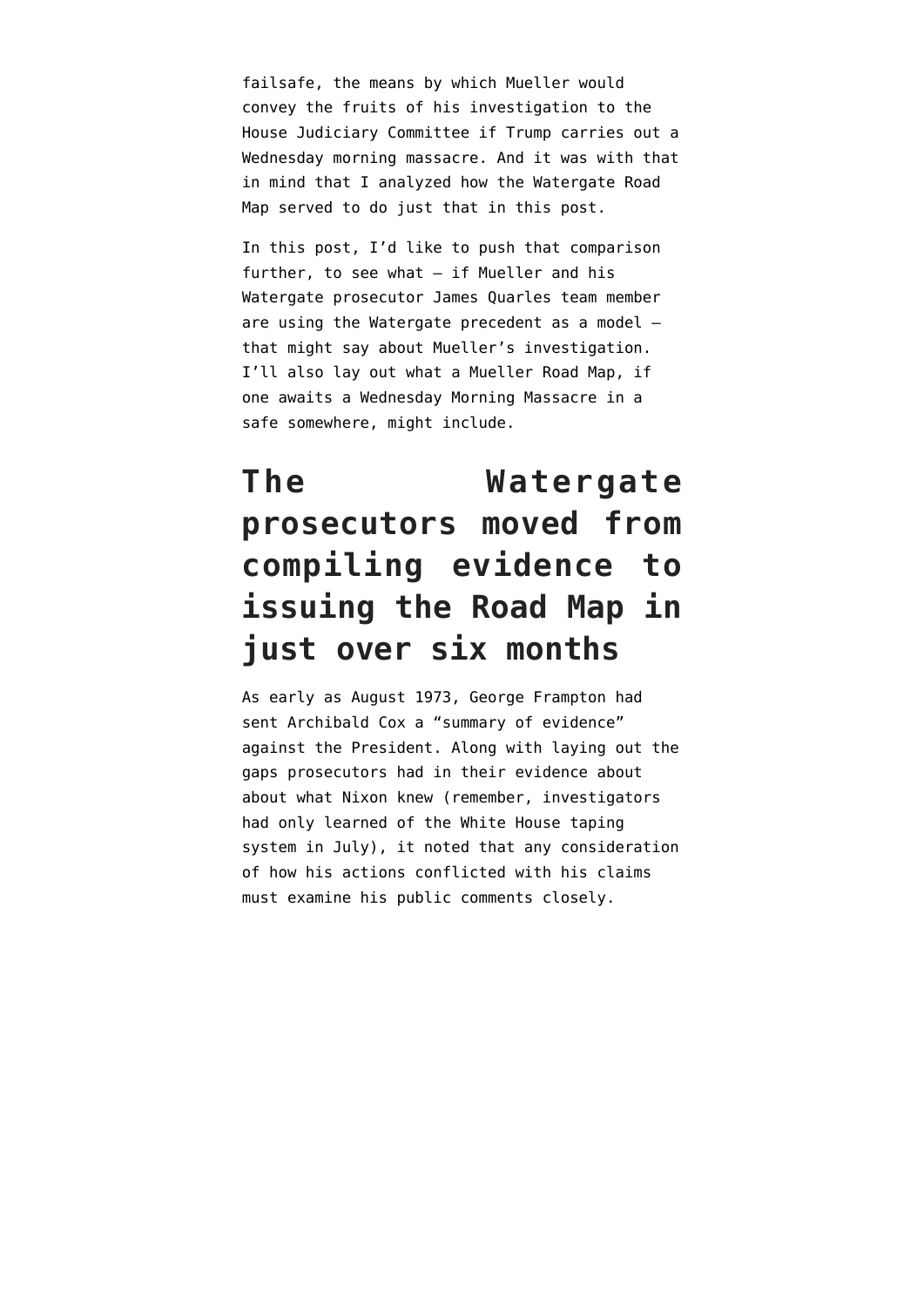#### ANALYSIS

Must include a close analysis of the President's three public statement. For example, on April 17, immediately after the Petersen revelations but more than three weeks after the Dean disclosures of March 21, the President said:

> "On March 21st, as a result of serious changes which came to my attention, some of which were publicly reported. I

FOIA # 58707 & 58708 (URTS 16380) Docld: 70105870 Page 58

 $\Psi$ <sup>8</sup>

began intensive new inquiries into this whole matter."

That report paid particular attention to how Nixon's White House Counsel had created a report that created a transparently false cover story. It described how Nixon continued to express full confidence in HR Haldeman and John Ehrlichman well after he knew they had been involved in the cover-up. It examined what Nixon must have thought the risks an investigation posed.

The Archives' Road Map materials show that in the same 10 day period from January 22 to February 1, 1974 when the [Special Prosecutor's](https://www.archives.gov/files/research/investigations/watergate/roadmap/docid-70105882.pdf) [office was negotiating](https://www.archives.gov/files/research/investigations/watergate/roadmap/docid-70105882.pdf) with the President's lawyers about obtaining either his in-person testimony or at least answers to interrogatories, they were also working on a [draft indictment](https://www.archives.gov/files/research/investigations/watergate/roadmap/docid-70105876.pdf) of the President, charging four counts associated with his involvement in and knowledge of the bribe to Howard Hunt in March 1973. A month later, [on March 1, 1974](https://www.archives.gov/files/research/investigations/watergate/roadmap/docid-70105890.pdf) (and so just 37 days after the time when Leon Jaworski and Nixon's lawyers were still discussing an open book test for that more competent president), the grand jury issued the Road Map, a request to transmit grand jury evidence implicating the President to the House Judiciary Committee so it could be used in an impeachment.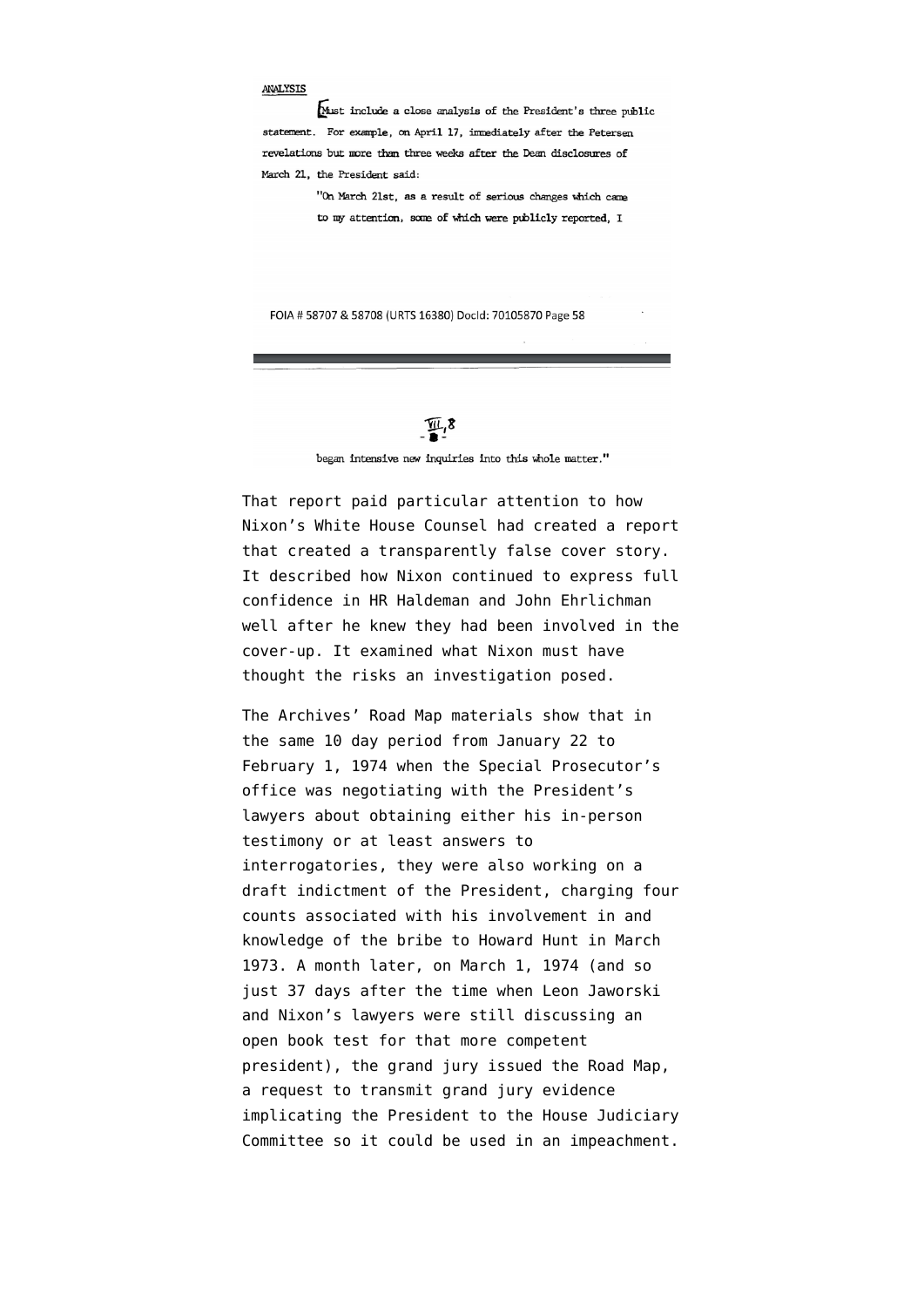#### **Toto we're not in 1974 anymore … and neither is the President**

Let me clear about what follows: there's still a reasonable chance Republicans retain the House, and it's most likely that Republicans will retain the Senate. We're not in a position where — unless Mueller reveals truly heinous crimes — Trump is at any imminent risk of being impeached. We can revisit all this on Wednesday after tomorrow's elections and after Trump starts doing whatever he plans to do in response, but we are in a very different place than we were in 1974.

So I am not predicting that the Mueller investigation will end up the way the Watergate one did. Trump has far less concern for his country than Nixon did — an [observation](https://twitter.com/JohnWDean/status/1058958513022558208) John Dean just made.



Following

Trump's is making the long nightmare of Nixon's Watergate seem like a brief idyllic daydream. History will treat Nixon's moral failures as relatively less troubling than Trump's sustained and growing decadence, deviousness and self-delusive behavior. Nixon=corrupt; Trump=evil.

5:45 AM - 4 Nov 2018

And Republicans have, almost but not quite universally, shown little appetite for holding Trump to account.

So I'm not commenting on what will happen. Rather, I'm asking how advanced the Mueller investigation might be — and what it may have been doing for the last 18 months — if it followed the model of the Watergate investigation.

One more caveat: I don't intend to argue the evidence in this thread — though I think [my](https://www.emptywheel.net/2018/05/02/the-mueller-questions-map-out-cultivation-a-quid-pro-quo-and-a-cover-up-part-one-cultivation/) [series on what the Sekulow questions](https://www.emptywheel.net/2018/05/02/the-mueller-questions-map-out-cultivation-a-quid-pro-quo-and-a-cover-up-part-one-cultivation/) say stands up really well even six months later. For the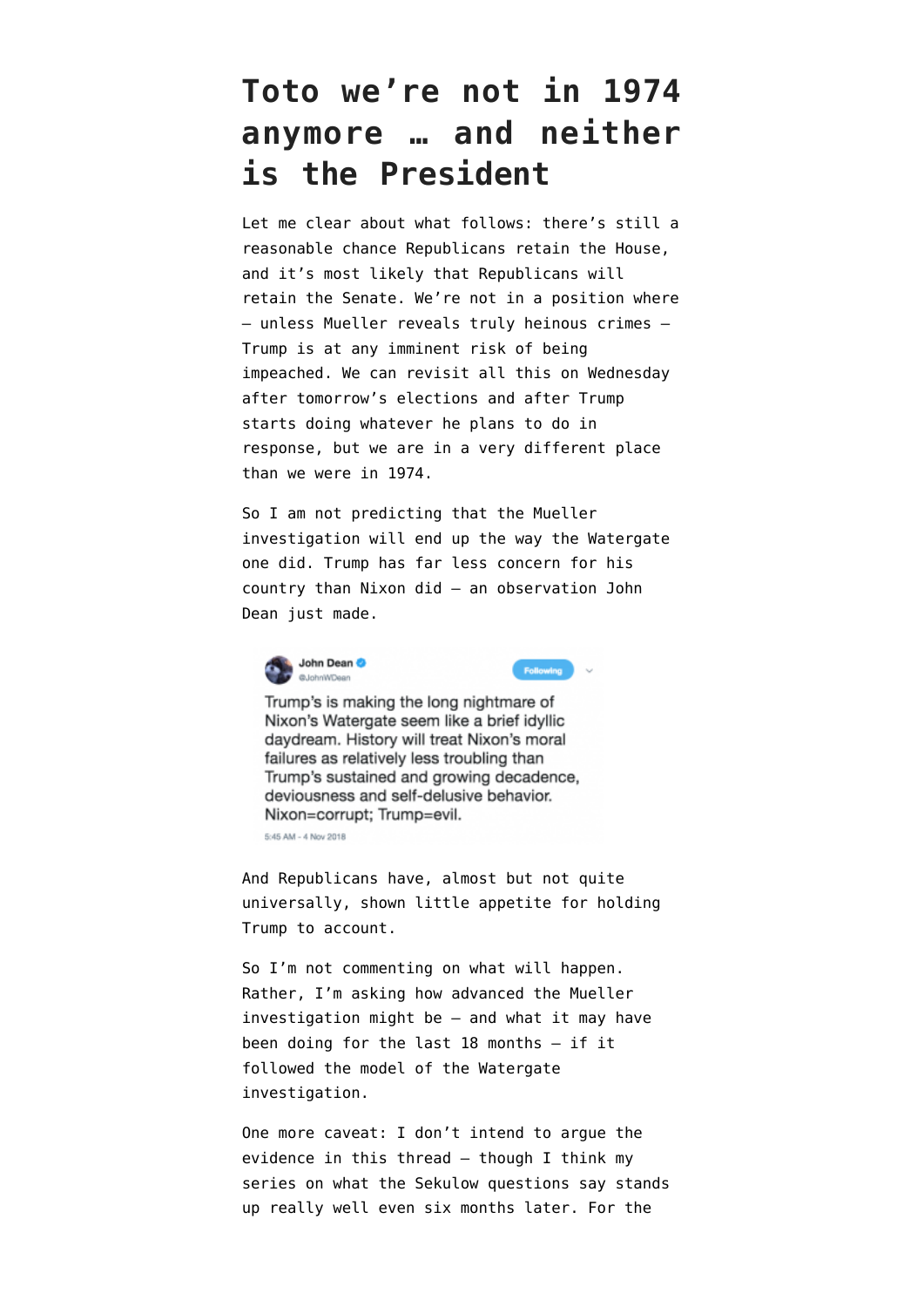rest of this post, I will assume that Mueller has obtained sufficient evidence to charge a conspiracy between Trump's closest aides and representatives of the Russian government. Even if he doesn't have that evidence, though, he may still package up a Road Map in case he is fired.

#### **Jaworski had a draft indictment around the same time he considered giving Nixon an open book test**

Even as the Watergate team was compiling questions they might pose to the President if Jaworski chose to pursue that route, they were drafting an indictment.

If the Mueller investigation has followed a similar path, that means that by the time [Mueller gave Trump his open book test in](https://www.emptywheel.net/2018/10/12/trumps-open-book-test-still-poses-a-big-perjury-risk/) [October,](https://www.emptywheel.net/2018/10/12/trumps-open-book-test-still-poses-a-big-perjury-risk/) he may have already drafted up an indictment covering Trump's actions. That's pretty reasonable to imagine given [Paul](https://www.emptywheel.net/2018/09/14/paul-manaforts-46-million-plea-deal/) [Manafort's plea deal](https://www.emptywheel.net/2018/09/14/paul-manaforts-46-million-plea-deal/) in mid-September and Trump's [past statements](https://www.emptywheel.net/2018/01/30/trump-has-told-friends-and-aides-that-paul-manafort-can-incriminate-him/) about how his former campaign manager could implicate him personally, though [inconsistent with Rudy's claims](https://www.emptywheel.net/2018/10/24/who-is-paying-kevin-downings-bills-to-serve-as-trumps-mole/) (if we can trust him) that Manafort has not provided evidence against Trump.

Still, if the Jaworski Road Map is a guide, then Mueller's team may have already laid out what a Trump indictment would look like if you could indict a sitting President. That said, given the complaints that DOJ had drafted a declination with Hillary before her interview, I would assume they would keep his name off it, as the Watergate team did in editing the Nixon indictment.

Then, a month after drawing up a draft indictment, Jaworski's grand jury had a Road Map all packaged up ready to be sent to HJC.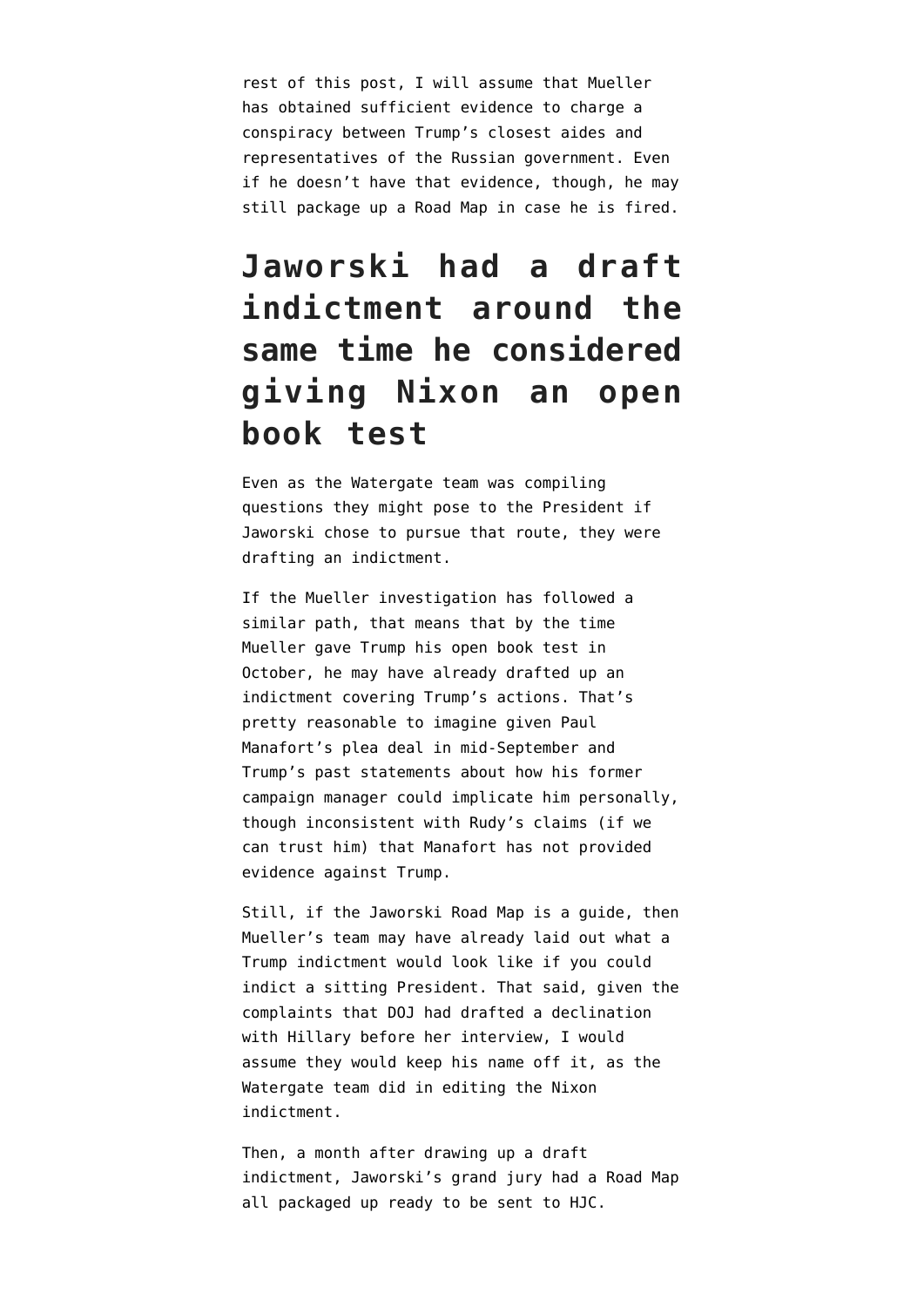Another crucial lesson of this comparison: Jaworksi did not wait for, and did not need, testimony from the President to put together a Road Map for HJC. While I'm sure he'll continue pursuing getting Trump on the record, there's no reason to believe Mueller needs that to provide evidence that Trump was part of this conspiracy to HJC.

Given that I think a Mueller report primarily serves as a failsafe at this point, I would expect that he would have some version of that ready to go before Wednesday. And that's consistent with the [reports](https://www.bloomberg.com/news/articles/2018-10-17/mueller-said-ready-to-deliver-key-findings-in-his-trump-probe) — enthusiastically stoked by the President's lawyers — that Mueller is ready to issue his findings.

If a Mueller report is meant to serve as a Road Map for an HJC led by Jerrold Nadler starting in January, then it is necessarily all ready to go (and hopefully copied and safely stored in multiple different locations), even if it might be added to in coming months.

#### **The Road Map Section I included evidence to substantiate the the conspiracy**

As I [laid out here](https://www.emptywheel.net/2018/11/03/a-roadmap-to-the-nixon-and-or-mueller-roadmap/), the Watergate [Road](https://www.archives.gov/files/research/investigations/watergate/roadmap/docid-70105890.pdf) [Map](https://www.archives.gov/files/research/investigations/watergate/roadmap/docid-70105890.pdf) included four sections:

> I. Material bearing on a \$75,000 payment to E. Howard Hunt and related events

II. Material bearing on the President's "investigation"

III. Material bearing on events up to and including March 17, 1973

IV. The President's public statements and material before the grand jury related thereto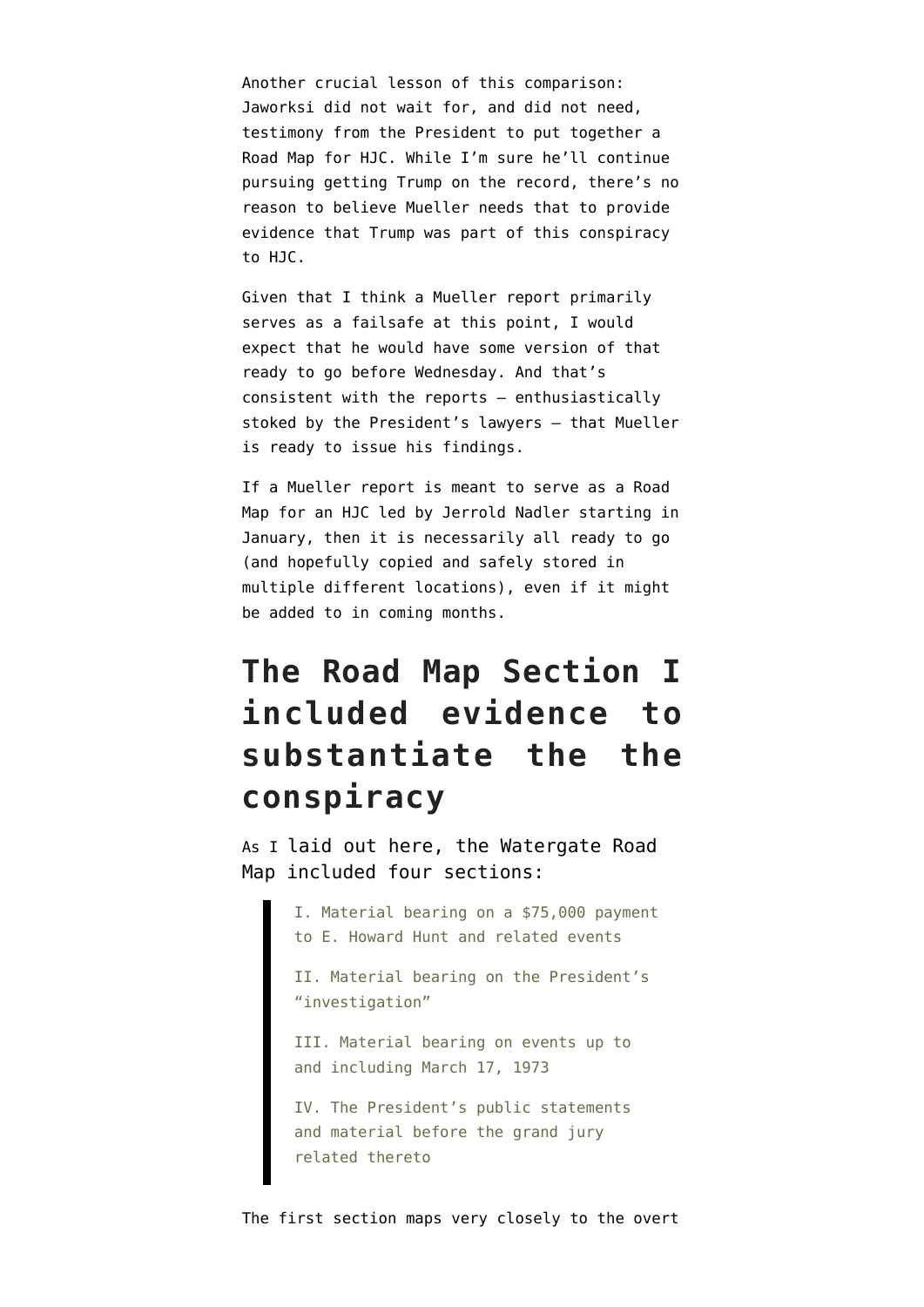acts laid out in the February 1 draft indictment, incorporating two acts into one and leaving off or possibly redacting one, but otherwise providing the grand jury evidence plus some interim steps in the conspiracy — that Jaworski would have used to prove all the overt acts charged in the conspiracy charge from that draft indictment.

If Mueller intended to charge a [quid pro quo](https://www.emptywheel.net/2018/05/02/the-quid-pro-quo-a-putin-meeting-and-election-assistance-in-exchange-for-sanctions-relief/) [conspiracy](https://www.emptywheel.net/2018/05/02/the-quid-pro-quo-a-putin-meeting-and-election-assistance-in-exchange-for-sanctions-relief/) — that Trump accepted a Russian offer to drop dirt, possibly emails explicitly, in response for sanctions relief (and cooperation on Syria and other things) — then we could imagine the kinds of overt acts he might use to prove that:

- Foreknowledge of an offer of dirt and possibly even emails (Rick Gates and Omarosa might provide that)
- Trump involvement in the decision to accept that offer (Paul Manafort had a meeting with Trump on June 7, 2016 that might be relevant, as would the immediate aftermath of the June 9 meeting)
- Trump signaling that his continued willingness to deliver on the conspiracy (as early as the George Papadopoulos plea, Mueller [laid out some evidence](https://www.emptywheel.net/2018/01/01/speech-and-email-release-the-three-public-statement-signals-tied-to-russias-dirt-as-emails/) of this, plus there is Trump's request for Russia to find Hillary emails, which Mueller [has already shown](https://www.justice.gov/file/1080281/download) was immediately followed by intensified Russian hacking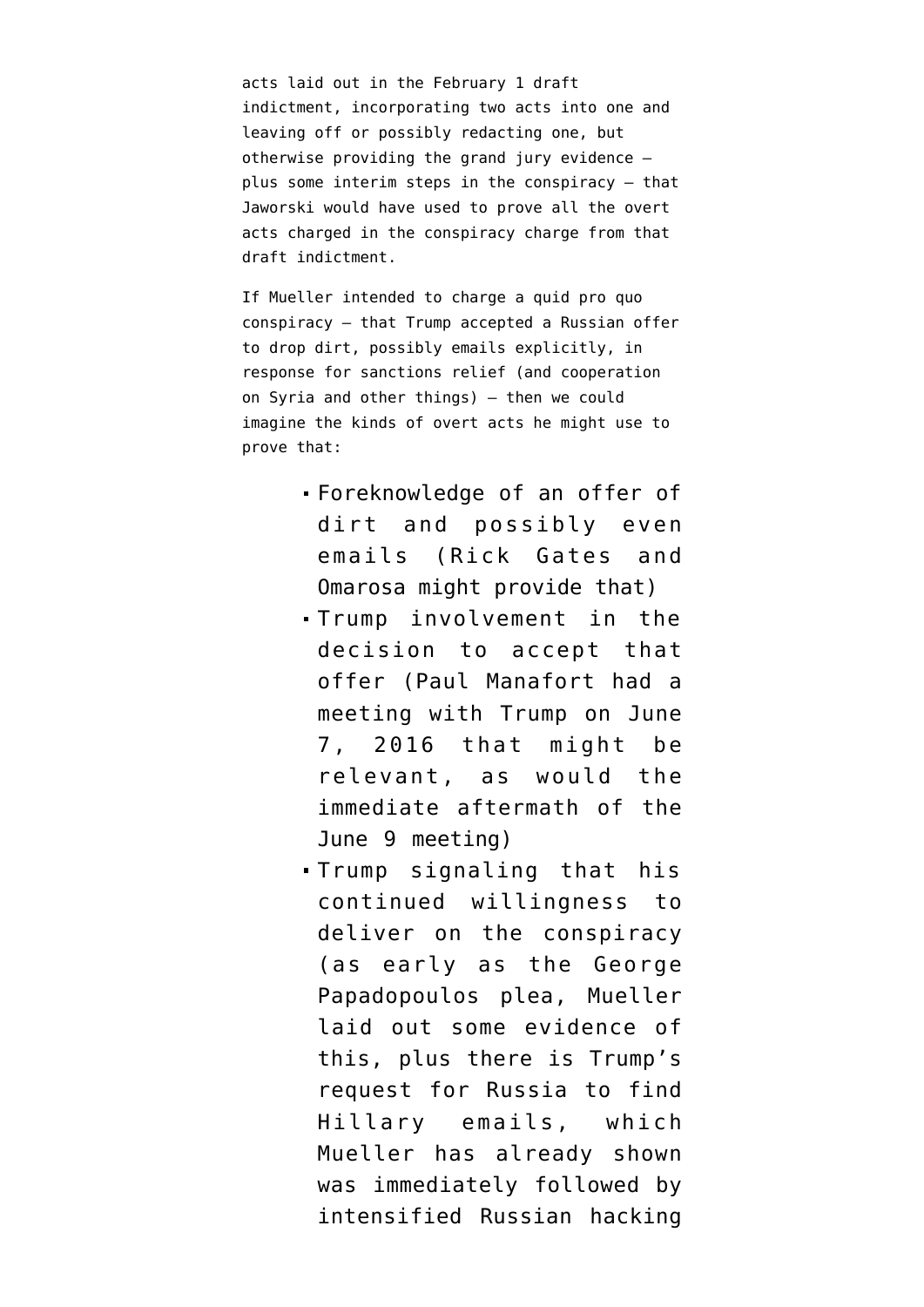attempts)

- Evidence Russia tailored releases in response to Trump campaign requests (Roger Stone may play a key role in this, but Mueller appears to know that Manafort even more explicitly asked Russia for help)
- Evidence Trump moved to pay off his side of the deal, both by [immediately moving](https://www.emptywheel.net/2018/07/03/putting-a-face-mine-to-the-risks-posed-by-gop-games-on-mueller-investigation/) [to cooperate on Syria](https://www.emptywheel.net/2018/07/03/putting-a-face-mine-to-the-risks-posed-by-gop-games-on-mueller-investigation/) and by assuring Russia that the Trump Administration would reverse Obama's sanctions

Remember, to be charged, a conspiracy does not have to have succeeded (that is, it doesn't help Trump that he hasn't yet succeeded in paying off his debt to Russia; it is enough that he agreed to do so and then took overt acts to further the conspiracy).

In other words, if Mueller has a Road Map sitting in his safe, and if I'm right that this is the conspiracy he would charge, there might be a section that included the overt acts that would appear in a draft indictment of Trump (and might appear in an indictment of Trump's aides and spawn and the Russian representatives they conspired with), along with citations to the grand jury evidence Mueller has collected to substantiate those overt acts.

Note, this may explain whom Mueller chooses to put before the grand jury and not: that it's based off what evidence Mueller believes he would need to pass on in sworn form to be of use for HJC, to (among other things) help HJC avoid the protracted fights over subpoenas they'll face if Democrats do win a majority.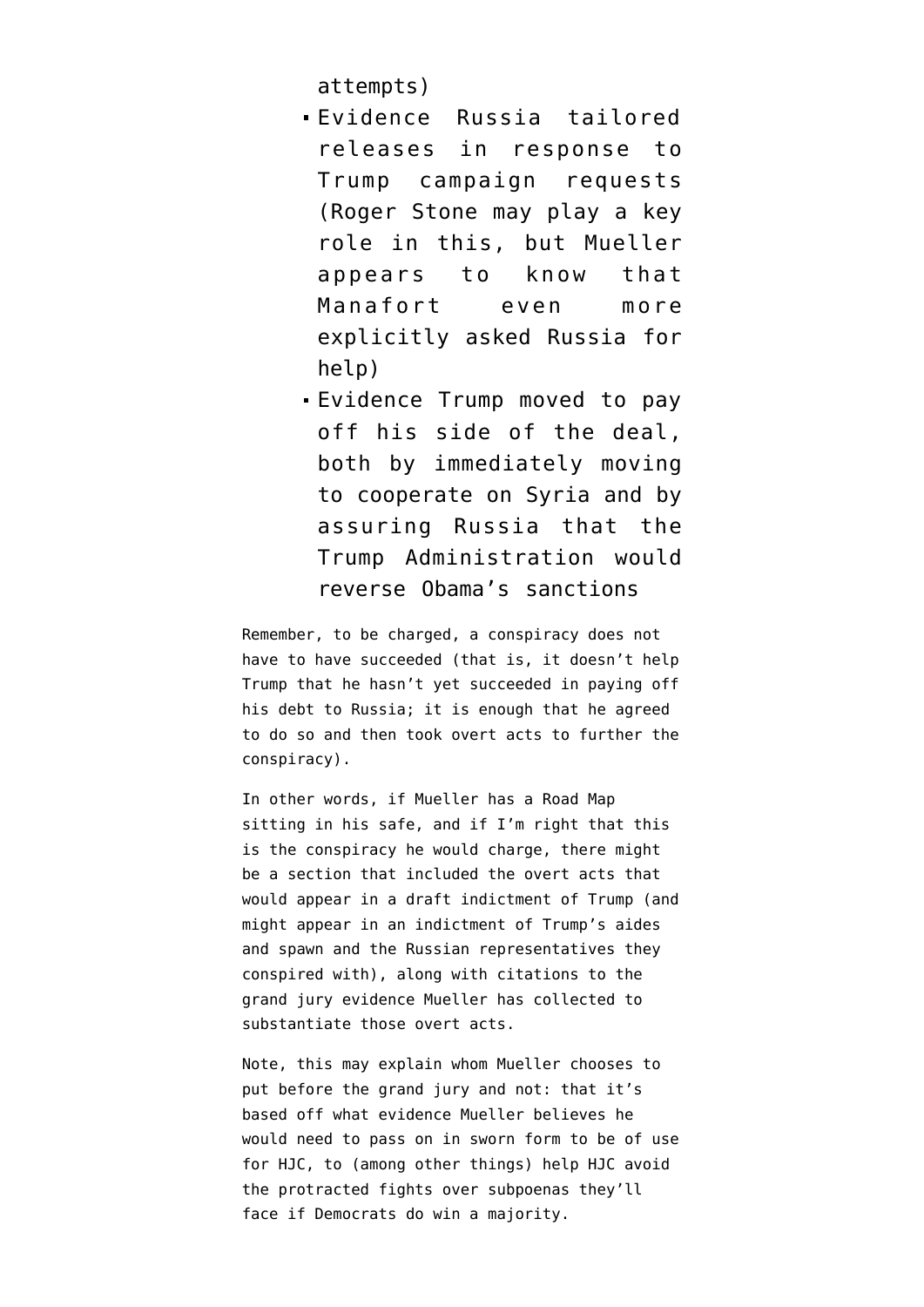#### **The Road Map Section II described how the White House Counsel tried to invent a cover story**

After substantiating what would have been the indictment against Nixon, the Watergate Road Map showed how Nixon had John Dean and others manufacture a false exonerating story. The Road Map cited things like:

- Nixon's public claims to have total confidence in John Dean
- Nixon's efforts to falsely claim to the Attorney General, Richard Kleindienst, that former AG John Mitchell might be the most culpable person among Nixon's close aides
- Nixon's instructions to his top domestic political advisor, John Ehrlichman, to get involved in John Dean's attempts to create an exculpatory story
- Press Secretary Ron Ziegler's public lies that no one knew about the crime
- Nixon's efforts to learn about what prosecutors had obtained from his close aides
- Nixon's private comments to his White House Counsel to try to explain away an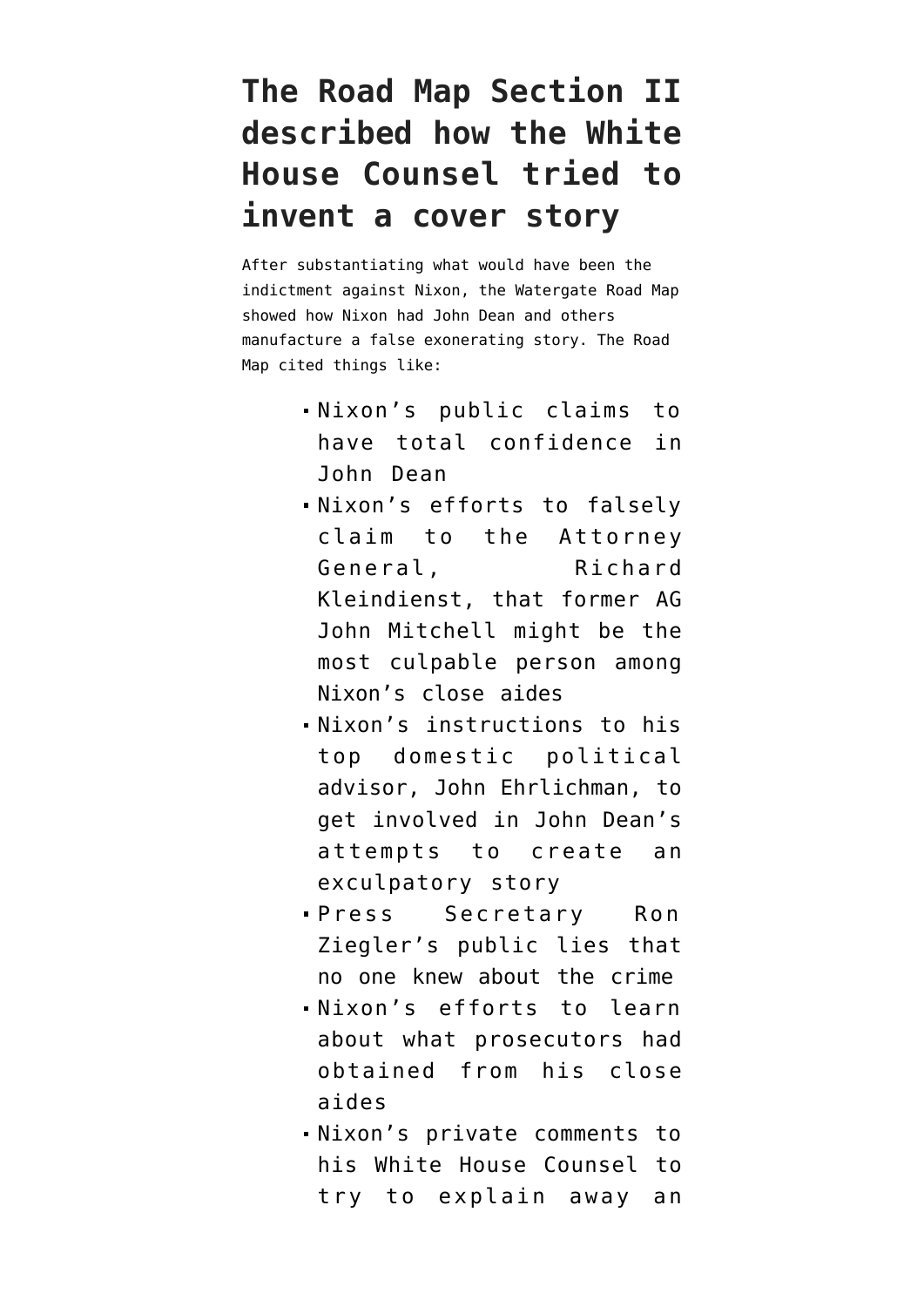incriminating comment

- Nixon's ongoing conversations with his White House Counsel about what he should say publicly to avoid admitting to the crime
- Nixon's multiple conversations with top DOJ official Henry Petersen, including his request that Peterson not investigate some crimes implicating the Plumbers
- Nixon's orders to his Chief of Staff, HR Haldeman, to research the evidence implicating himself in a crime

This is an area where there are multiple almost exact parallels with the investigation into Trump, particularly in Don McGahn's assistance to the President to provide [bogus explanations](https://www.emptywheel.net/2018/08/29/don-mcgahns-bullshit-report-covering-up-the-flynn-firing/) [for both the Mike Flynn](https://www.emptywheel.net/2018/08/29/don-mcgahns-bullshit-report-covering-up-the-flynn-firing/) and Jim Comey firings the former of which involved Press Secretary Sean Spicer and Chief of Staff Reince Priebus, the latter of which involved Trump's top domestic political advisor Stephen Miller. There are also obvious parallels between the Petersen comments and the Comey ones. Finally, Trump has made great efforts to learn via Devin Nunes and other House allies what DOJ has investigated, including specifically regarding the Flynn firing.

One key point about all this: the parallels here are almost uncanny. But so is the larger structural point. These details did not make the draft Nixon indictment. There were just additional proof of his cover-up and abuse of power. The scope of what HJC might investigate regarding presidential abuse is actually *broader*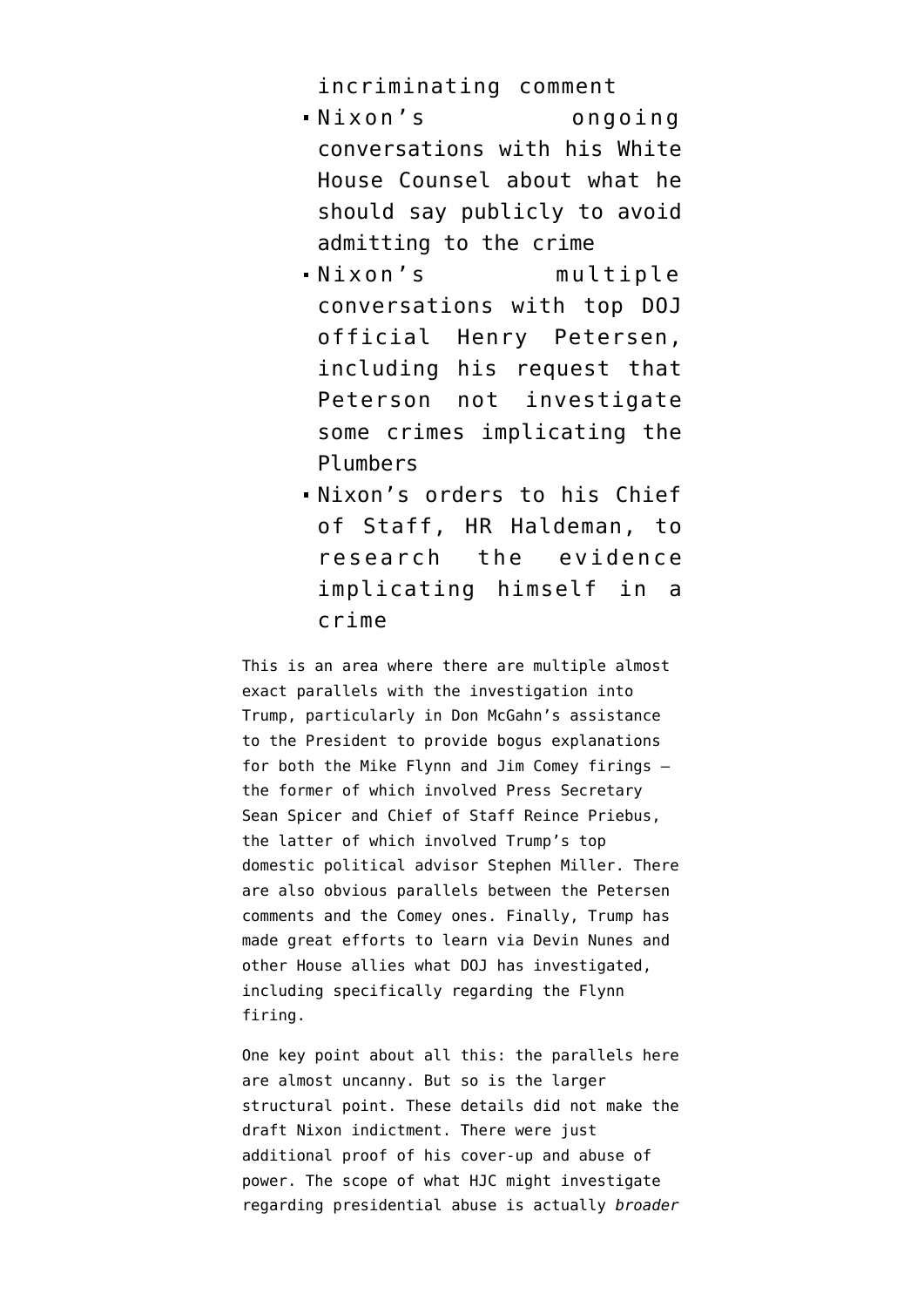than what might be charged in an indictment.

The equivalent details in the Mueller investigation — particularly the Comey firing have gotten the bulk of the press coverage (and at one point formed a plurality of the questions Jay Sekulow imagined Mueller might ask). But the obstruction was never what the case in chief is, the obstruction started when Trump found firing Flynn to be preferable to explaining why he instructed Flynn, on December 29, to tell the Russians not to worry about Obama's sanctions. In the case of the Russia investigation, there has [yet to be an adequate public explanation](https://www.emptywheel.net/2018/06/03/the-giant-holes-in-trumps-mike-flynn-story-point-to-collusion-not-obstruction/) for Flynn's firing, and the Trump team's efforts to do so continue to hint at the real exposure the President faces on conspiracy charges.

In other words, I suspect that details about the Comey firing and Don McGahn's invented explanations for it that made a Mueller Road Map might, as details of the John Dean's Watergate investigation did in Jaworski's Road Map, as much to be supporting details to the core evidence proving a conspiracy.

## **The Road Map Section III provided evidence that Nixon knew about the election conspiracy, and not just the cover-up**

The third section included some of the most inflammatory stuff in Jaworski's Road Map, showing that Nixon knew about the campaign dirty tricks and describing what happened during the [18 minute gap](https://www.washingtonpost.com/news/volokh-conspiracy/wp/2014/06/16/the-missing-18-12-minutes-presidential-destruction-of-incriminating-evidence/). Here's where I suspect Jaworski's Road Map may differ from Mueller's: while much of this section provides *circumstantial evidence* to show that the President knew about the election crimes ahead of time, my guess is (particularly given Manafort's plea) that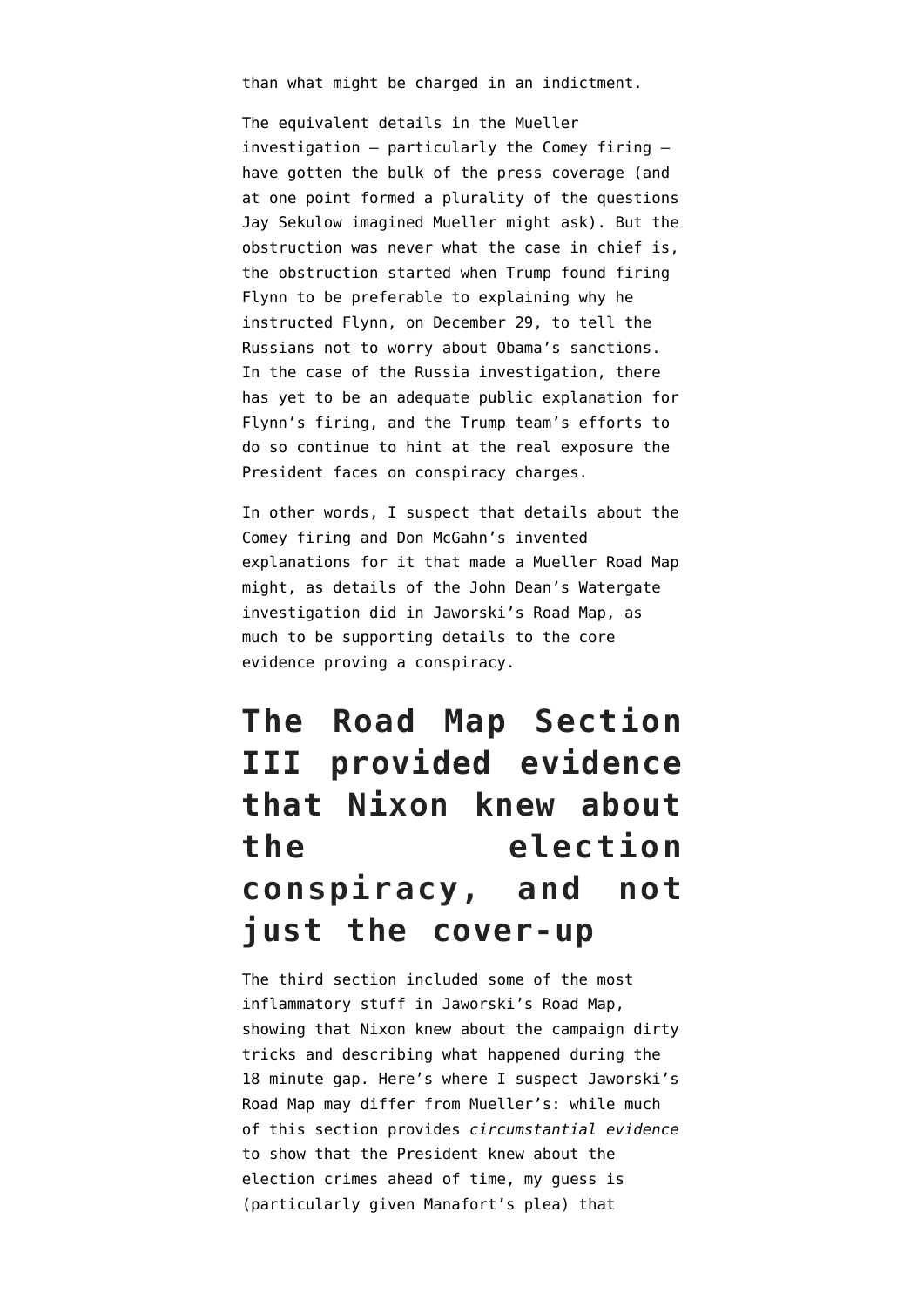Mueller has more than circumstantial evidence implicating Trump. In a case against Trump, the election conspiracy — not the cover-up, as it was for Nixon — is the conspiracy-in-chief that might implicate the President.

## **The Road Map Section III described Nixon's discussions about using clemency to silence coconspirators**

One other area covered by this section, however, does have a direct parallel: in Nixon's discussions about whether he could provide clemency to the Watergate defendants. With both Flynn and Manafort cooperating, Mueller must have direct descriptions of Trump's pardon offers. What remains to be seen is if Mueller can substantiate ([as he seems to be trying to](https://www.emptywheel.net/2018/10/25/mueller-had-learned-by-february-22-that-roger-stone-was-pushing-an-assange-pardon-in-january/) [do\)](https://www.emptywheel.net/2018/10/25/mueller-had-learned-by-february-22-that-roger-stone-was-pushing-an-assange-pardon-in-january/) Trump willingness to entertain any of the several efforts to win Julian Assange a pardon. There's no precedent to treat offering a pardon as a crime unto itself, but it is precisely the kind of abuse of power the founders believed merited impeachment. Again, it's another thing that might be in a Mueller Road Map that wouldn't necessarily make an indictment.

#### **The Road Map Section IV showed how Nixon's public comments conflicted with his actions**

We have had endless discussions about Trump's comments about the Russian investigation on Twitter, and even by March, at least 8 of [the](https://www.emptywheel.net/2018/06/02/what-got-added-to-sekulows-list-further-obstruction-including-considering-of-firing-mueller-and-collusion/) [questions Sekulow imagined Mueller wanted to ask](https://www.emptywheel.net/2018/06/02/what-got-added-to-sekulows-list-further-obstruction-including-considering-of-firing-mueller-and-collusion/) pertained to Trump's public statements.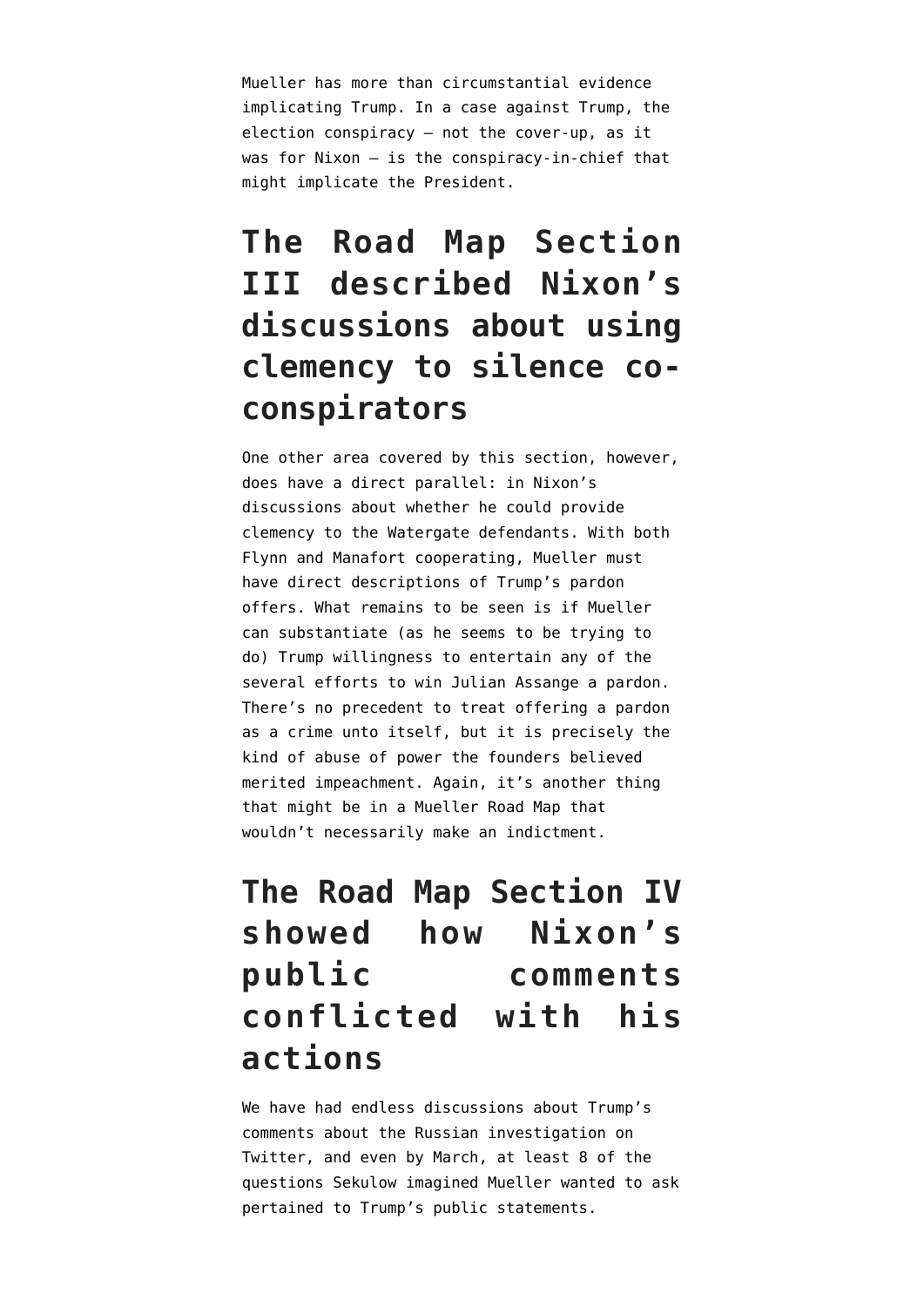- What was the purpose of your April 11, 2017, statement to Maria Bartiromo?
- What did you mean when you told Russian diplomats on May 10, 2017, that firing Mr. Comey had taken the pressure off?
- What did you mean in your interview with Lester Holt about Mr. Comey and Russia?
- What was the purpose of your May 12, 2017, tweet?
- What was the purpose of the September and October 2017 statements, including tweets, regarding an investigation of Mr. Comey?
- What is the reason for your continued criticism of Mr. Comey and his former deputy, Andrew G. McCabe?
- What was the purpose of your July 2017 criticism of Mr. Sessions?
- What involvement did you have in the communication strategy, including the release of Donald Trump Jr.'s emails?

The Watergate Road Map documents a number of public Nixon comments that, like Trump's, are not themselves criminal, but are evidence the President was lying about his crimes and coverup. The Watergate Road Map describes Nixon claiming that: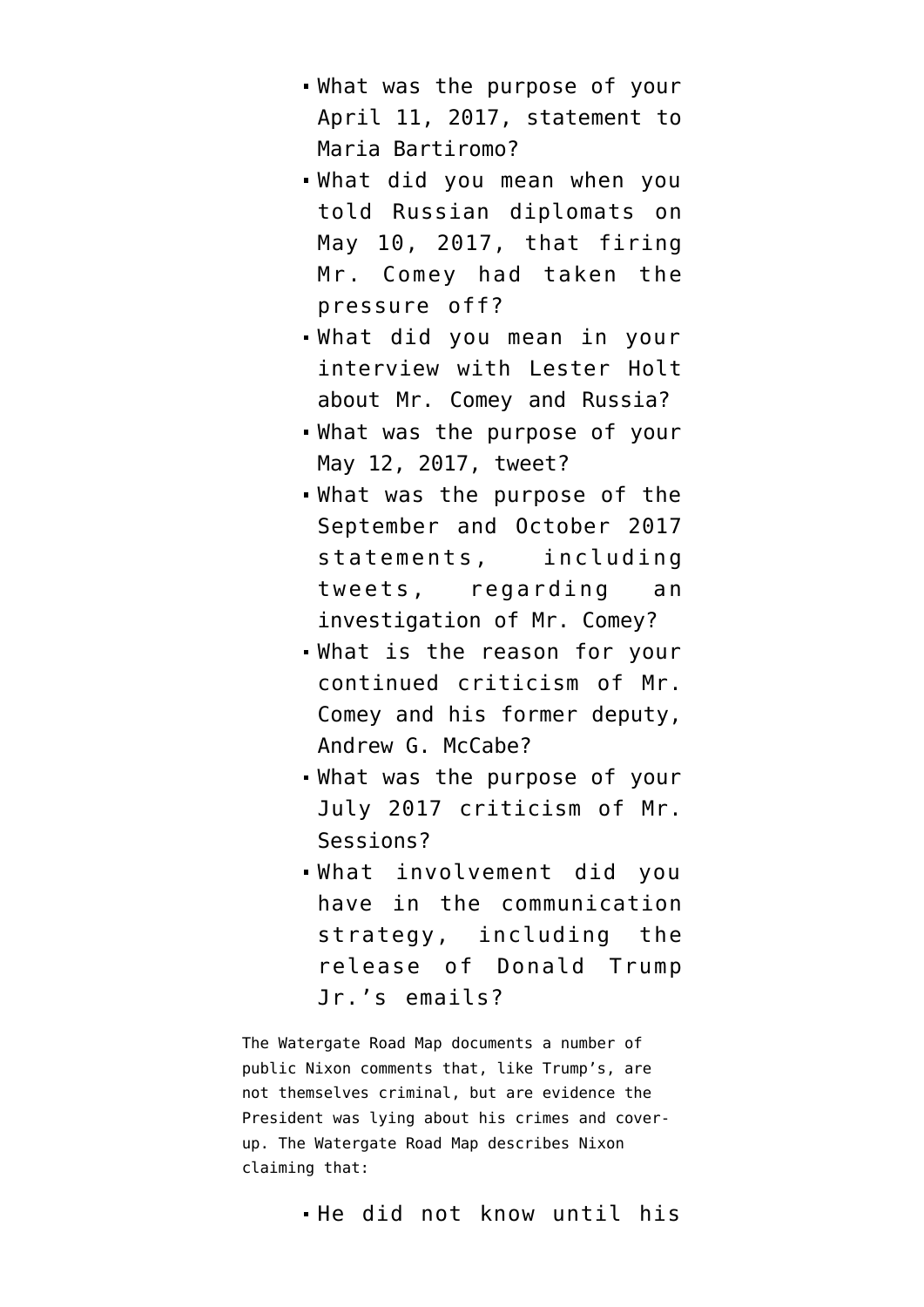own investigation about efforts to pay off Watergate defendants

- He did not know about offers of clemency
- He did not know in March 1973 there was anything to cover up
- His position has been to get the facts out about the crime, not cover them up
- He ordered people to cooperate with the FBI
- He had always pressed to get the full truth out
- He had ordered legitimate investigations into what happened
- He had met with Kleindienst and Peterson to review what he had learned in his investigation
- He had not turned over evidence of a crime he knew of to prosecutors because he assumed Dean already had
- He had learned more about the crimes between March and April 1973

Admittedly, Trump pretended to want real investigations — an internal investigation of what Flynn had told the FBI, and an external investigation into the election conspiracy — for a much briefer period than Nixon did (his comments to [Maria Bartiromo](https://www.washingtonpost.com/news/the-fix/wp/2017/04/12/president-trumps-throughly-confusing-fox-business-interview-annotated/?), which [I covered](https://www.emptywheel.net/2018/05/07/the-sekulow-questions-part-five-attempting-a-cover-up-by-firing-comey/) [here](https://www.emptywheel.net/2018/05/07/the-sekulow-questions-part-five-attempting-a-cover-up-by-firing-comey/), and [Lester Holt](https://www.nbcnews.com/news/us-news/trump-reveals-he-asked-comey-whether-he-was-under-investigation-n757821), which [I covered here](https://www.emptywheel.net/2018/05/10/the-sekulow-questions-part-six-trump-exacerbates-his-woes/), are key exceptions).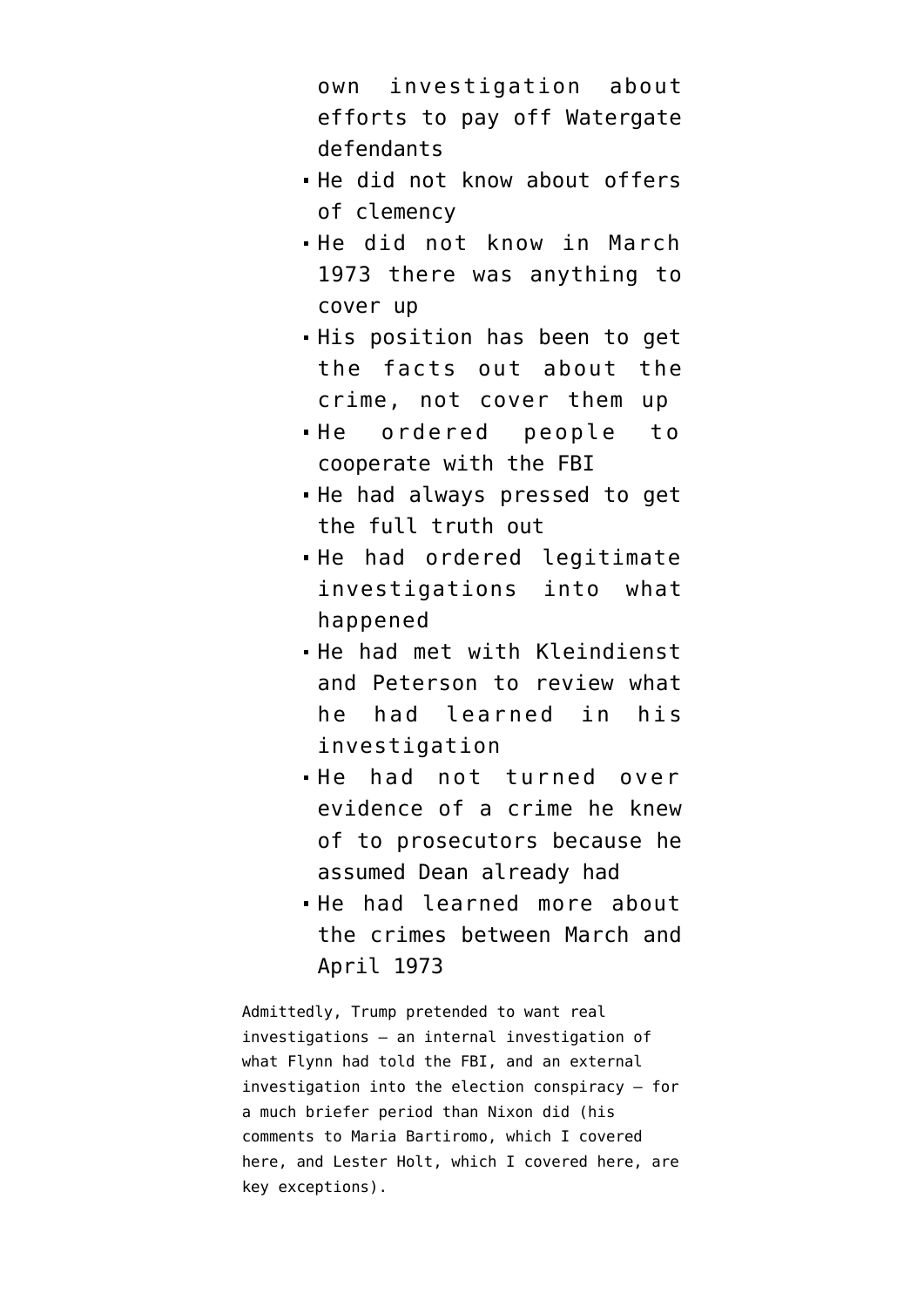Still, there are a slew of conflicting comments Trump has made, some obviously to provide a cover story or incriminate key witnesses, that Mueller showed some interest in before turning in earnest to finalizing the conspiracy case in chief. A very central one involves the false claims that Flynn had said nothing about sanctions and that he was fired for lying to Mike Pence about that; probably at least 7 people knew those comments were false when Sean Spicer made them. Then there are the at least 52 times he has claimed "No Collusion" or the 135 times he has complained about a "Witch Hunt" [on Twitter.](http://www.trumptwitterarchive.com/archive)

Trump's lawyers have complained that his public comments have no role in a criminal investigation (though the likelihood he spoke to Putin about how to respond as the June 9 meeting story broke surely does). But Mueller may be asking them for the same reason they were relevant to the Watergate investigation. They are evidence of abuse of power.

#### **The Road Map included the case in chief, not all the potential crimes**

Finally, there is one more important detail about the Road Map that I suspect would be matched in any Mueller Road Map: Not all the crimes the Special Prosecutor investigated made the Road Map. The Watergate team had a number of different task forces (as I suspect Mueller also does). And of those, just Watergate (and to a very limited degree, the cover-up of the Plumbers investigation) got included in the Road Map.